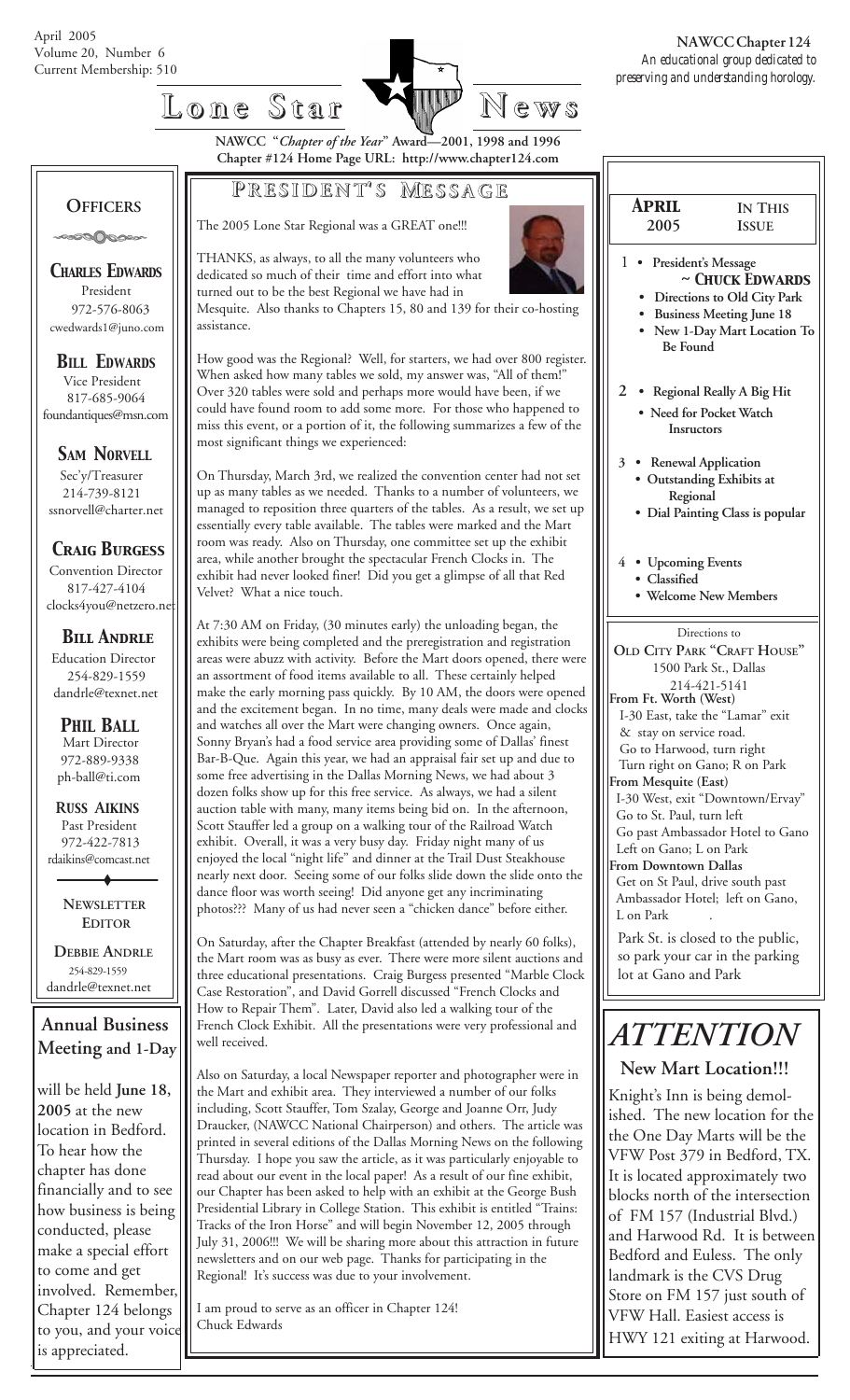## **What a Great Regional!**

Unless you have been involved in putting on a Chapter 124 Regional, you may not be aware of just how much work and time is involved in preparation. The officers and support staff have been working for months so that everything would be perfect, and it looks like they succeeded - again. The 2005 Regional sold 320 tables and had 800 registered. Every table that was available was sold. How fantastic is that?

It is an underlying wish and concern for everyone that the NAWCC continues to flourish and grow, and this regional was really encouraging. The aim and purpose of the officers was to educate, entertain, and keep things organized and rolling. What an excellent job was done! They deserve a really big "Thank You!" for all they did.

The list of volunteers is long. So many people did so much to help. Gene Meysenburg and Claude Leis were in charge of the mart setup and table row designations; Educational Exhibit Set-up Coordinator was Phil Ball with Mike Coker, Joe Richards, and Bill Andrle assisting; Hospitality Committee Chairperson was Pam Tischler; Greeters were Karen Mowery, Fred Tischler, and Pam Tischler; Hospitality was Karen Mowery and Pam Tischler; Registration Table: Clinton Kleen (Registrar), Gene Meysenberg (badge creator), Marion Edwards (cashier), Byron White (check membership cards), Joe Perrin (check membership cards); Pre-Registration Table: Karen Edwards, Barbara Leis, Joe Veneziano, Larry Grubbs; Unloading Committee Co-Chairs: Garland and Jean Peters, Bill Andrle, Rick Basinger,Craig Burgess, Mike Coker, Chuck Edwards, Pat & Nancy Flanagan, Ray Gearhard, Tal Haley, Claude Leis, Gary Mowery, Sam Norvell, Joe Richards, Mark Richards, Mark Vozar, Stephen Vozar, Charlie Watson, Bruce Wooldridge, Tom Wykes; Silent Auction Coordinators: Claude Leis; Public Address Announcer: Annette White; Railroad Watch Exhibit Co-Chairmen: Scott Stauffer, Dick Dorer, Paavo Zakin;

 Keynote Speaker:David Gorrell; Speakers: Scott Stauffer, Craig Burgess;

○○○○○○ ○○○○○○○○○○○○○○○○○○○○○○○○○○○○○○

○○○○○○○○○○○○○○

○○○○○○○○

 French Clock Exhibit Chairman: Russ Aikins; French Clock Exhibit Committee: Russ Aikins, Gary Mowery, Sam Norvell, Fred Tischler; Appraisal Coordinator: Len Kaufman; Scott Stauffer,Joe Veneziano, Bruce Wooldridge; Door Prize Chairman: Gary Rowland.







Members "chow down" on delicious Satuday morning breakfast.

### **WANTED: WATCH REPAIR INSTRUCTOR!**

• The Education Committee has been desperate for some time to find an instructor to teach watch repair classes. If you have the knowledge and desire to teach, please contact Bill Andrle at 254-829-1559 or at dandrle@texnet.net. You . will have the support and assitance of the other instructors. There are so many people who want to take the class and learn. Students will likely buy even more watches, tools, and supplies. So it is really a good deal for everybody. Please call!

○○○○○○ ○○○○○○○○○○○○○○○○○○○○○○○○○○○○○○



○○○○○○○○○○

○○○○○○○○○○○○○

Chapter 124 President Chuck Edwards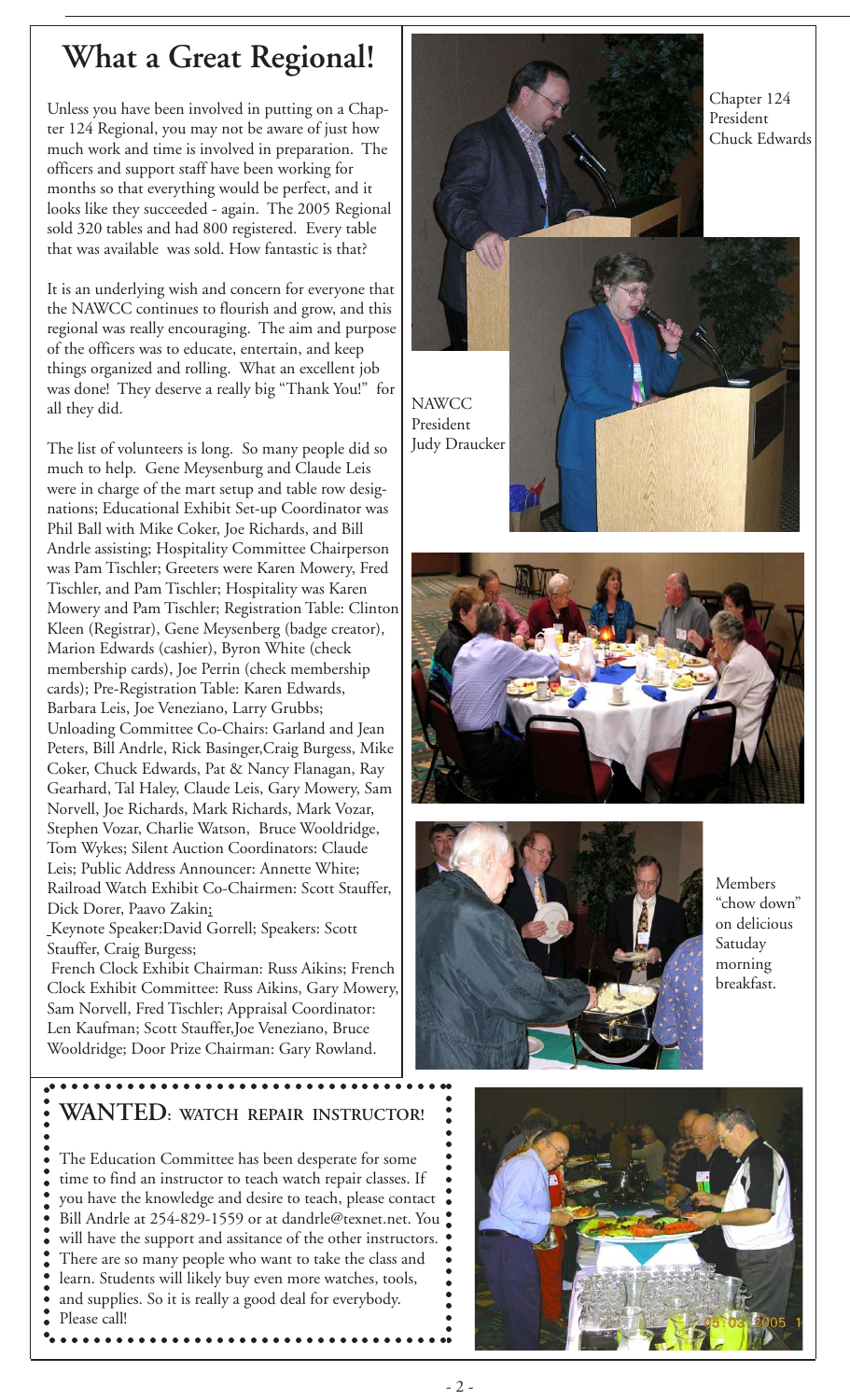| APPLICATION/RENEWAL for LONE STAR CHAPTER 124, NAWCC<br>An educational group dedicated to preserving and understanding horology.                        |                                                                                                                                                                                                                                               |                                                                         |                                                                               |  |  |
|---------------------------------------------------------------------------------------------------------------------------------------------------------|-----------------------------------------------------------------------------------------------------------------------------------------------------------------------------------------------------------------------------------------------|-------------------------------------------------------------------------|-------------------------------------------------------------------------------|--|--|
| Complete & send with applicable check made payable to LONE STAR CHAPTER #124<br>to GENE MEYSENBURG GM1000@PRODIGY.NET, 11028 Creekmere, Dallas TX 75218 |                                                                                                                                                                                                                                               | $\Box$ New #124 Member<br>Renew my membership<br>Check appropriate box: | Dues are \$10 per year.<br>yrs $\oslash$ \$10 =<br>Join/renew for 1 - 5 years |  |  |
| Please PRINT:                                                                                                                                           | To join Chapter #124, you must be an NAWCC member, or have applied for NAWCC<br>membership. Have you applied for National membership, but haven't gotten a member-<br>ship number? Check here __, [Date of your application/check to National |                                                                         |                                                                               |  |  |
| Mr__ Mrs__ Miss__ Ms__ (Please check appropriate blank.)                                                                                                |                                                                                                                                                                                                                                               |                                                                         |                                                                               |  |  |
|                                                                                                                                                         |                                                                                                                                                                                                                                               |                                                                         |                                                                               |  |  |
|                                                                                                                                                         |                                                                                                                                                                                                                                               |                                                                         |                                                                               |  |  |
| $CITY$ $ZIP$ $ZIP$                                                                                                                                      |                                                                                                                                                                                                                                               |                                                                         |                                                                               |  |  |
| E-Mail:                                                                                                                                                 |                                                                                                                                                                                                                                               |                                                                         |                                                                               |  |  |
| I'm most interested in                                                                                                                                  |                                                                                                                                                                                                                                               |                                                                         |                                                                               |  |  |
| NAME $\overline{\phantom{a}}$ NAME $\overline{\phantom{a}}$<br>Who recommended you?                                                                     |                                                                                                                                                                                                                                               |                                                                         | 12/04                                                                         |  |  |

## **Exhibits at Regional Were Some of the BEST ever!**

Scott Stauffer along with Paavo Zakin and Dick Dorer put on an excellent presentation and exhibit about Railroad Timepieces. Scott did an incredible amount of research to produce some excellent visual aids. He has been recently asked to put on a similar display for the George Bush library in College Station this fall. Wow!

One of our local members shared his beautiful collection of early French clocks for everyone to enjoy, and David Gorrell gave a tour. David gave a presentation on "French Clocks and How to Repair Them," and Craig Burgess made one on



"Marble Clock Case Restoration." Scott Stauffer Delivers Excellent Presentation on Railroad Watches



### **Dial Painting Enthusiasts**

Phil Gregory and Karen Summerville taught Dial Painting in January 2005. From left to right: Larry Bolfing, Bill Andrle, Larry Grubb, Phil Gregory, Jim Summerville, John Sparks, Pat Flanigan, Linda Day, Gary Mowery, Garland Peters, Jean Peters, Joe Veneziano and Arnold Madnick.

## *Upcoming Education Classes Upcoming Education Classes*

 **Check Chapter 124 Website @ www. chapter124.com for Any Changes or Updates**

| <b>CLASS</b>                  | <b>DATE</b>         | <b>COST</b> | <b>INSTRUCTOR</b>                  |
|-------------------------------|---------------------|-------------|------------------------------------|
| Self-Winding Clock Repair     | April 9 & May 7     | \$50.00     | Marybess Grisham @214-351-<br>5554 |
| <b>Clock Case Restoration</b> | April 16 & 17       | \$50.00     | Craig Burgess@817-427-4104         |
| Clock Repair 300              | July 16,17, & 23,24 | \$100.00    | Phil Ball @972-889-9338            |
| <b>Clock Statue Repair</b>    | October 22 & 23     | \$50.00     | Bill Andrle @254-829-1559          |

*Remember: Classes are open to the public. Anyone may participate. Bring a friend!*